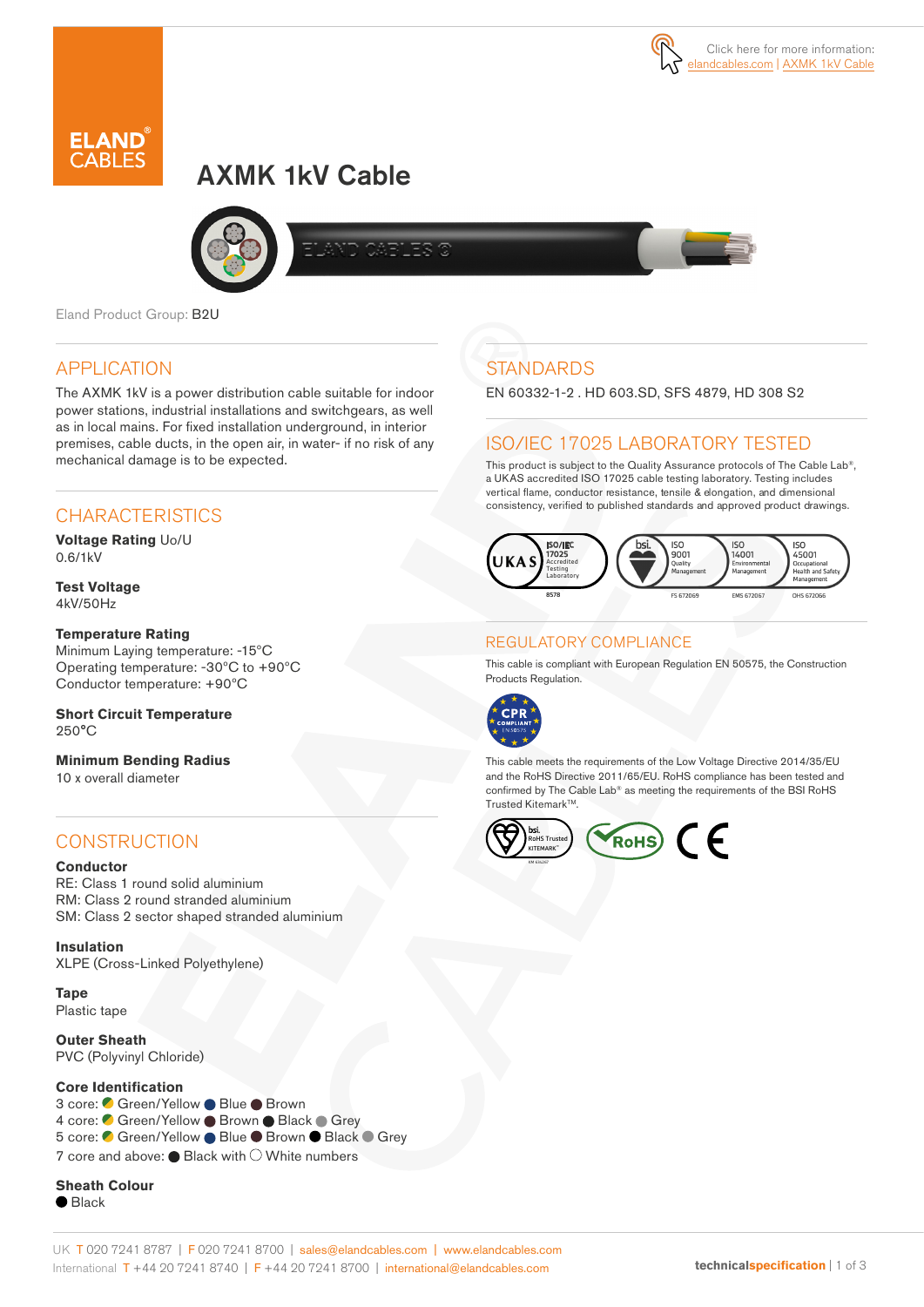

### DIMENSIONS

| ELAND PART NO.    | NO. OF<br>CORES | NOMINAL CROSS<br>SECTIONAL AREA<br>mm <sup>2</sup> | <b>CONDUCTOR SHAPE</b><br>mm | NOMINAL THICKNESS<br>OF INSULATION<br>mm | NOMINAL OVERALL<br><b>DIAMETER</b><br>mm | <b>ALUMINIUM WEIGHT</b><br>kg/km | <b>NOMINAL</b><br><b>WEIGHT</b><br>kg/km |
|-------------------|-----------------|----------------------------------------------------|------------------------------|------------------------------------------|------------------------------------------|----------------------------------|------------------------------------------|
| B2U01016BK        | $\mathbf{1}$    | 16                                                 | <b>RE</b>                    | 0.70                                     | 9.5                                      | 46                               | 122                                      |
| B2U01025BK        | $\mathbf{1}$    | 25                                                 | <b>RE</b>                    | 0.90                                     | 11.9                                     | 73                               | 175                                      |
| B2U01035BK        | $\mathbf{1}$    | 35                                                 | <b>RM</b>                    | 0.90                                     | 13.0                                     | 102                              | 206                                      |
| B2U01050BK        | $\mathbf{1}$    | 50                                                 | <b>RM</b>                    | 1.00                                     | 14.9                                     | 145                              | 267                                      |
| <b>B2U01070BK</b> | $\mathbf{1}$    | 70                                                 | <b>RM</b>                    | 1.10                                     | 17.0                                     | 203                              | 358                                      |
| B2U01095BK        | $\mathbf{1}$    | 95                                                 | <b>RM</b>                    | 1.10                                     | 18.9                                     | 276                              | 451                                      |
| B2U01120BK        | $\mathbf{1}$    | 120                                                | <b>RM</b>                    | 1.20                                     | 20.7                                     | 348                              | 546                                      |
| <b>B2U01150BK</b> | $\mathbf{1}$    | 150                                                | <b>RM</b>                    | 1.40                                     | 22.7                                     | 435                              | 655                                      |
| <b>B2U01185BK</b> | $\mathbf{1}$    | 185                                                | <b>RM</b>                    | 1.60                                     | 25.1                                     | 537                              | 800                                      |
| B2U01240BK        | $\mathbf{1}$    | 240                                                | <b>RM</b>                    | 1.70                                     | 27.6                                     | 696                              | 987                                      |
| <b>B2U01300BK</b> | $\mathbf{1}$    | 300                                                | <b>RM</b>                    | 1.80                                     | 31.9                                     | 870                              | 1324                                     |
| <b>B2U01400BK</b> | $\mathbf{1}$    | 400                                                | <b>RM</b>                    | 2.00                                     | 34.9                                     | 1160                             | 1640                                     |
| <b>B2U01500BK</b> | $\mathbf{1}$    | 500                                                | <b>RM</b>                    | 2.20                                     | 39.3                                     | 1450                             | 2030                                     |
| B2U01630BK        | $\mathbf{1}$    | 630                                                | <b>RM</b>                    | 2.40                                     | 44.1                                     | 1827                             | 2400                                     |
| <b>B2U01800BK</b> | $\mathbf{1}$    | 800                                                | <b>RM</b>                    | 2.60                                     | 49.0                                     | 2320                             | 2974                                     |
| B2U011000BK       | $\mathbf{1}$    | 1000                                               | <b>RM</b>                    | 2.80                                     | 54.0                                     | 2900                             | 3315                                     |
| B2U04016BK        | $\overline{4}$  | 16                                                 | <b>RE</b>                    | 0.70                                     | 18.3                                     | 185                              | 596                                      |
| B2U04025BK        | 4               | 25                                                 | <b>SM</b>                    | 0.90                                     | 21.1                                     | 290                              | 509                                      |
| B2U04035BK        | 4               | 35                                                 | <b>SM</b>                    | 0.90                                     | 23.4                                     | 406                              | 653                                      |
| B2U04050BK        | 4               | 50                                                 | <b>SM</b>                    | 1.00                                     | 26.4                                     | 580                              | 832                                      |
| <b>B2U04070BK</b> | $\overline{4}$  | 70                                                 | <b>SM</b>                    | 1.10                                     | 30.4                                     | 812                              | 1118                                     |
| B2U04095BK        | 4               | 95                                                 | <b>SM</b>                    | 1.10                                     | 34.1                                     | 1102                             | 1465                                     |
| B2U04120BK        | $\overline{4}$  | 120                                                | <b>SM</b>                    | 1.20                                     | 38.1                                     | 1392                             | 1837                                     |
| B2U04150BK        | $\overline{4}$  | 150                                                | <b>SM</b>                    | 1.40                                     | 42.1                                     | 1740                             | 2250                                     |
| B2U04185BK        | 4               | 185                                                | <b>SM</b>                    | 1.60                                     | 46.6                                     | 2146                             | 2807                                     |
| B2U04240BK        | 4               | 240                                                | <b>SM</b>                    | 1.70                                     | 52.2                                     | 2784                             | 3603                                     |
| <b>B2U04300BK</b> | 4               | 300                                                | <b>SM</b>                    | 1.80                                     | 55.9                                     | 3480                             | 4223                                     |
| B2U05010BK        | 5               | 10                                                 | RE                           | 0.70                                     | 17.8                                     | 145                              | 422                                      |
| B2U05016BK        | 5               | 16                                                 | <b>RE</b>                    | 0.70                                     | 20.0                                     | 232                              | 544                                      |
| B2U05025BK        | 5               | 25                                                 | <b>SM</b>                    | 0.90                                     | 22.9                                     | 363                              | 606                                      |
| B2U05035BK        | 5               | 35                                                 | SM                           | 0.90                                     | 25.7                                     | 507.8                            | 807                                      |
| B2U05050BK        | 5               | 50                                                 | SM                           | 1.00                                     | 30.1                                     | 725                              | 1032                                     |
| B2U05070BK        | 5               | 70                                                 | SM                           | 1.10                                     | 35.1                                     | 1015                             | 1404                                     |
| B2U05095BK        | 5               | 95                                                 | SM                           | 1.10                                     | 38.1                                     | 1380                             | 1800                                     |
| B2U05120BK        | 5               | 120                                                | <b>SM</b>                    | 1.20                                     | 40.3                                     | 1740                             | 2320                                     |
| B2U05150BK        | 5               | 150                                                | SM                           | 1.40                                     | 47.4                                     | 2175                             | 2900                                     |
| B2U05185BK        | 5               | 185                                                | <b>SM</b>                    | 1.60                                     | 52.7                                     | 2682.5                           | 3352.5                                   |
| B2U05240BK        | 5               | 240                                                | SM                           | 1.70                                     | 59.4                                     | 3480                             | 4350                                     |